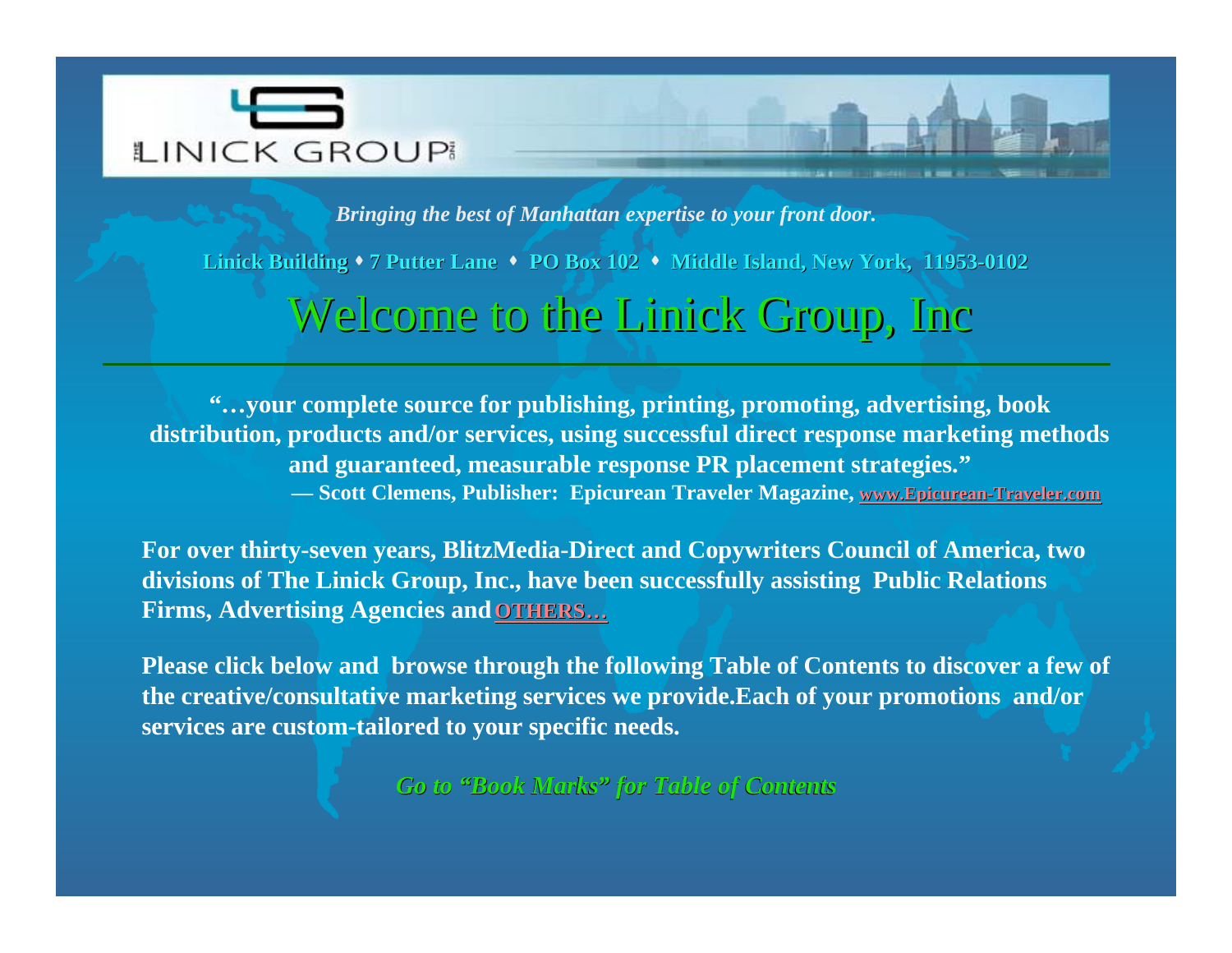<span id="page-1-0"></span>*[Return…](#page-0-0)*



## **OTHERS we have served OTHERS we have served …**

**Authors Book/CD/DVD Publishers Self-publishers Independent & E-book Publishers E-commerce/Internet Booksellers Newsletter, Magazine, & E-zine Publishers Entrepreneurs Direct Marketers of Informational Products/Services Book Clubs Catalog & Directory Publishers Downloadable Reports Publishers Real Estate Developers**

 **National & Independent Distributors National & Regional Wholesalers Library Wholesalers & Distributors Warehouse Clubs Mass Merchandisers Mail Order Book Sellers Food/Drug Stores Discount/Variety Stores Chain, Online, Specialty Book Stores Independent Film Makers Mortgage Companies**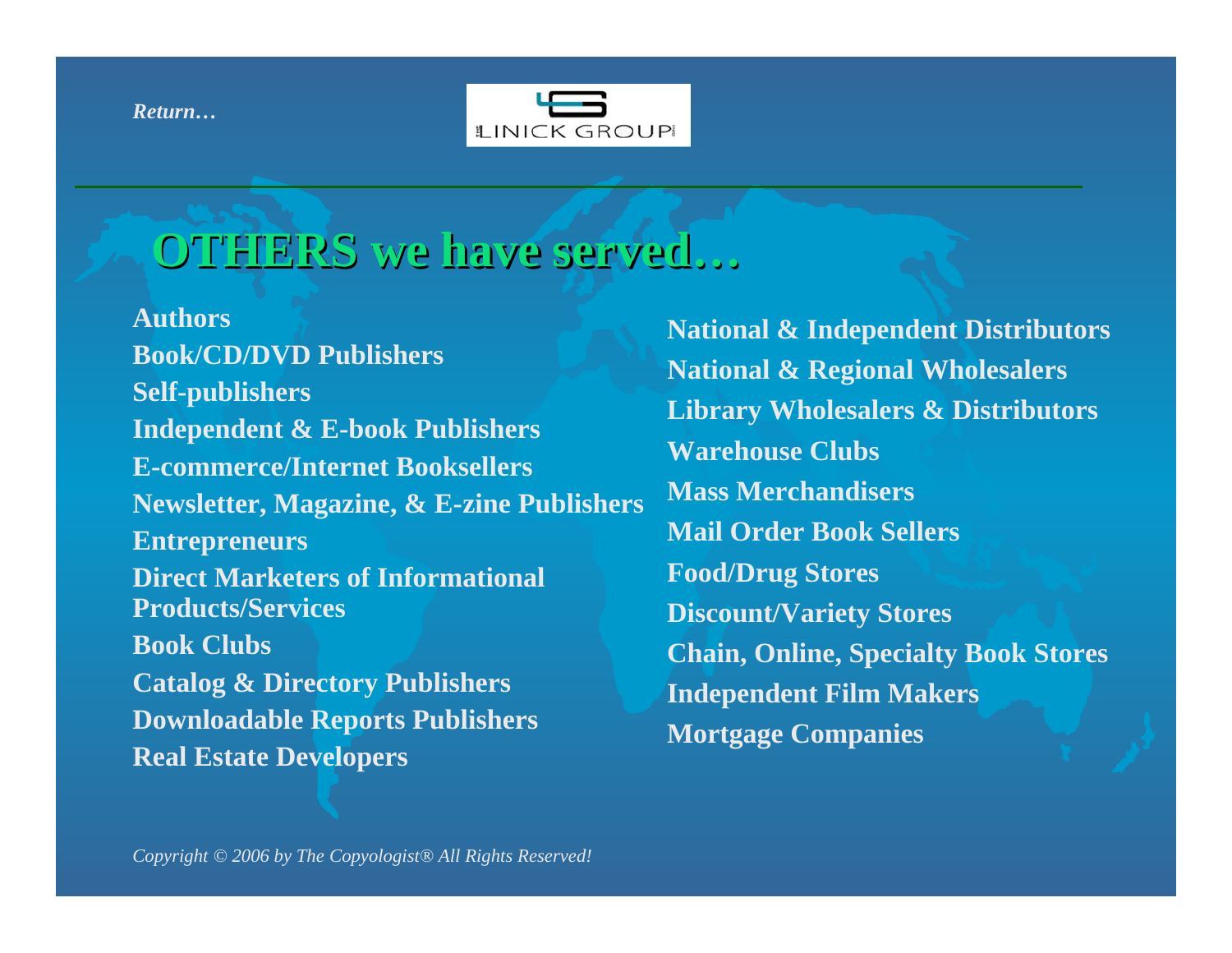

<span id="page-2-0"></span>*Welcome* **to the Linick Group of Companies. We have been serving a wide variety of VIP Clients since 1968! Please** *[VISIT OUR LIST OF COMPANIES](#page-9-0)* **, and follow the links of this presentation to learn more about the quality, proven, affordable services we offer for all your marketing and public relations needs.**

Specialists In Direct Response Advertising • Internet and Direct Marketing Campaigns • Mail Order **Lead Generation/Conversion**  - **Targeted Guaranteed "Pay-4-Results" Public Relations Placements for Newspaper, Television, Radio • Online and Print Publications • Printing • Website Construction/Design/Hosting/Makeovers/Search Engine Optimization**

*Business/Marketing Action Plans, Mail Order Ads/Media Placement, Sound Advice-by-Phone Fresh Copy & Breakthrough Strategies for Profitable Customer Relationship Marketing* from initial brainstorming ideas & designs *through* A—Z fulfillment . . . *Creative Specialties: Virtually all products & services. All markets—Consumer, Business-to-Business, Industrial, Retail, and Trade. All formats. Your satisfaction is guaranteed. Planning, Design, Copy, Layout and Production for all Printed Work:*

*Complete Art & Photo Direction, Creative Design and Graphics: PLUS much more including[…SEE OUR LIST OF CREATIVE SERVICES!](#page-3-0)*

*[Continued](#page-4-0) [Back](#page-1-0)*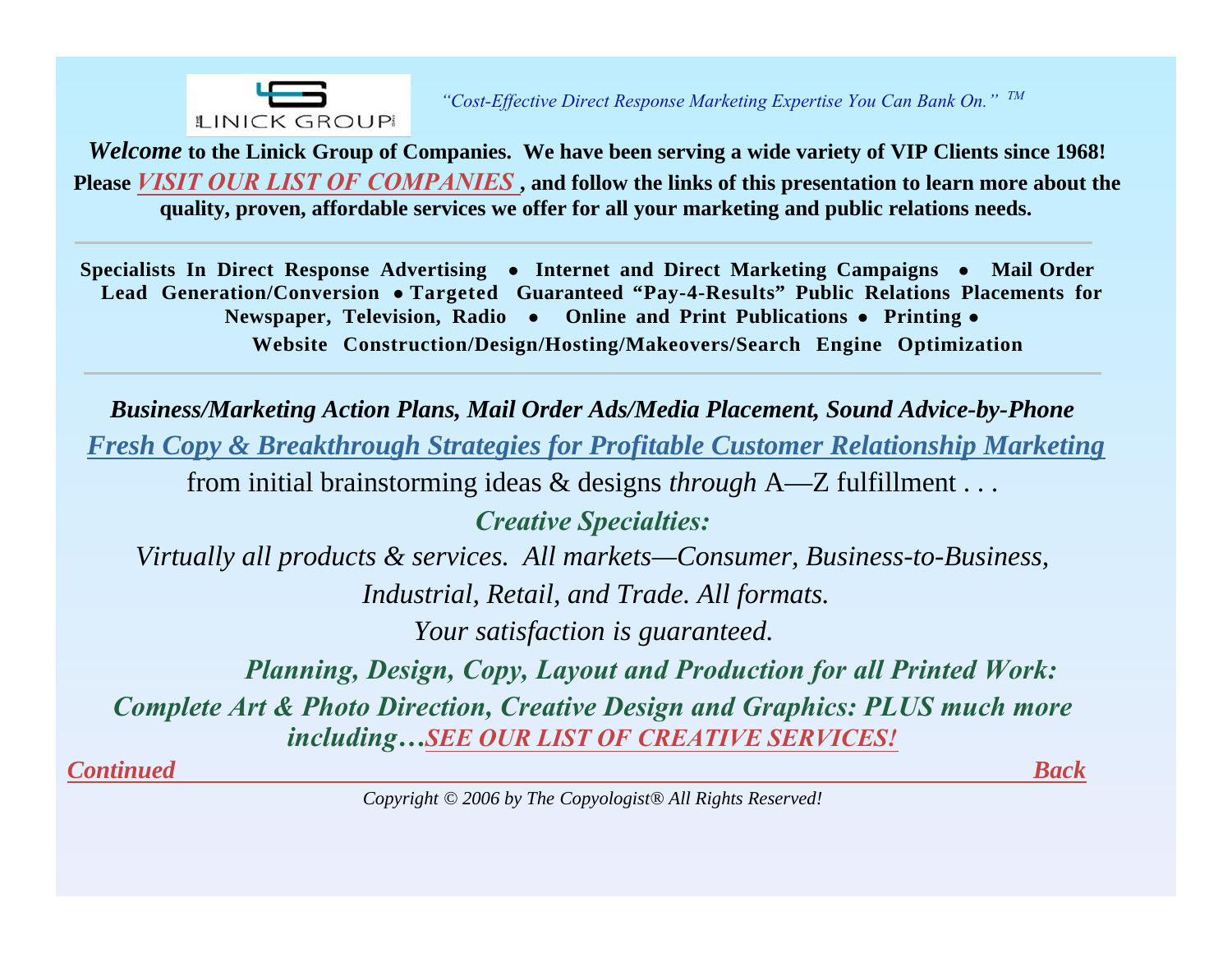## <span id="page-3-0"></span>**Serving a Wide Variety of VIP Clients since 1968! [View our List of Companies Here](#page-9-0)**

| All Broadcast<br>$\bullet$                         | <b>Direct Mail Test and Control</b><br>$\bullet$<br>Packages | <b>Market Research</b><br>$\bullet$                       | <b>Retail Brochure &amp; "Take</b><br>$\bullet$<br>Ones"                          |
|----------------------------------------------------|--------------------------------------------------------------|-----------------------------------------------------------|-----------------------------------------------------------------------------------|
| <b>All Collateral Materials</b><br>$\bullet$       | <b>Direct Response Cards</b><br>$\bullet$                    | <b>Media Selection &amp; Analysis</b><br>$\bullet$        | <b>Sales Letters</b><br>$\bullet$                                                 |
| All Media<br>$\bullet$                             | Double/Triple<br>$\bullet$                                   | Merchandise<br>$\bullet$                                  | <b>Sales Training</b><br>$\bullet$                                                |
| Artwork Pre-press final &<br>$\bullet$<br>proofing | e-commerce advertising and<br>$\bullet$<br>marketing         | Online Media/Banner/<br>$\bullet$<br>Pop-Ups/Sidebars     | Scheduling<br>$\bullet$                                                           |
| <b>Blow-Ups</b><br>$\bullet$                       | <b>Flyers</b><br>$\bullet$                                   | Order Cards / Forms<br>$\bullet$                          | <b>SEO-Improve Search</b><br>$\bullet$<br><b>Engine Placement</b>                 |
| <b>Books and Booklets</b><br>$\bullet$             | <b>Folders</b><br>$\bullet$                                  | Packaging                                                 | Self-Mailers/Postcards<br>$\bullet$                                               |
| <b>Branding-Names and</b><br>$\bullet$<br>Slogans  | <b>Fulfillment</b><br>$\bullet$                              | <b>Patents</b>                                            | Slogans<br>$\bullet$                                                              |
| <b>Broadsides</b><br>$\bullet$                     | <b>Inquiry Response</b><br>$\bullet$                         | <b>Personalized Letters</b><br>$\bullet$                  | <b>Space Advertisements</b><br>$\bullet$                                          |
| <b>Brochures</b><br>$\bullet$                      | <b>Interactive Media</b><br>$\bullet$                        | <b>POPS</b><br>$\bullet$                                  | Syndication<br>$\bullet$                                                          |
| Catalogue Copy<br>$\bullet$                        | Invitations<br>$\bullet$                                     | Premiums<br>$\bullet$                                     | Telephone/Mail/E-Mail<br>$\bullet$                                                |
| Circulars                                          | <b>Lead-Generating Programs</b><br>$\bullet$                 | <b>Press Releases</b>                                     | <b>Testimonial</b><br>Endorsements                                                |
| <b>Complete Identity Logos</b><br>$\bullet$        | Letterheads/Stationary<br>$\bullet$                          | <b>Price Lists</b><br>$\bullet$                           | Testing<br>$\bullet$                                                              |
| Coupons                                            | <b>Lift Letters</b><br>$\bullet$                             | Printing, Consumer, Trade,<br>$\bullet$<br>and Much More! | <b>Trademarks</b>                                                                 |
| <b>Creative Product Strategy</b><br>$\bullet$      | Magazines<br>$\bullet$                                       | <b>Product Selection &amp;</b><br>Development             | Training/Employee<br>$\bullet$<br><b>Manuals</b>                                  |
| <b>Customer Service</b><br>$\bullet$               | <b>Mailing Lists</b><br>$\bullet$                            | <b>Proven Formats</b>                                     | <b>Unusual Action</b><br>$\bullet$<br><b>Response Formats:</b><br>Cutouts-Pop-Ups |
| <b>Customer Surveys</b><br>$\bullet$               | <b>Marketing Plans/Business</b><br>$\bullet$<br>Plans        | Questionnaires                                            | Web Development and<br>$\bullet$<br>makeovers                                     |

#### *[Continued](#page-4-0) [Back](#page-2-0)*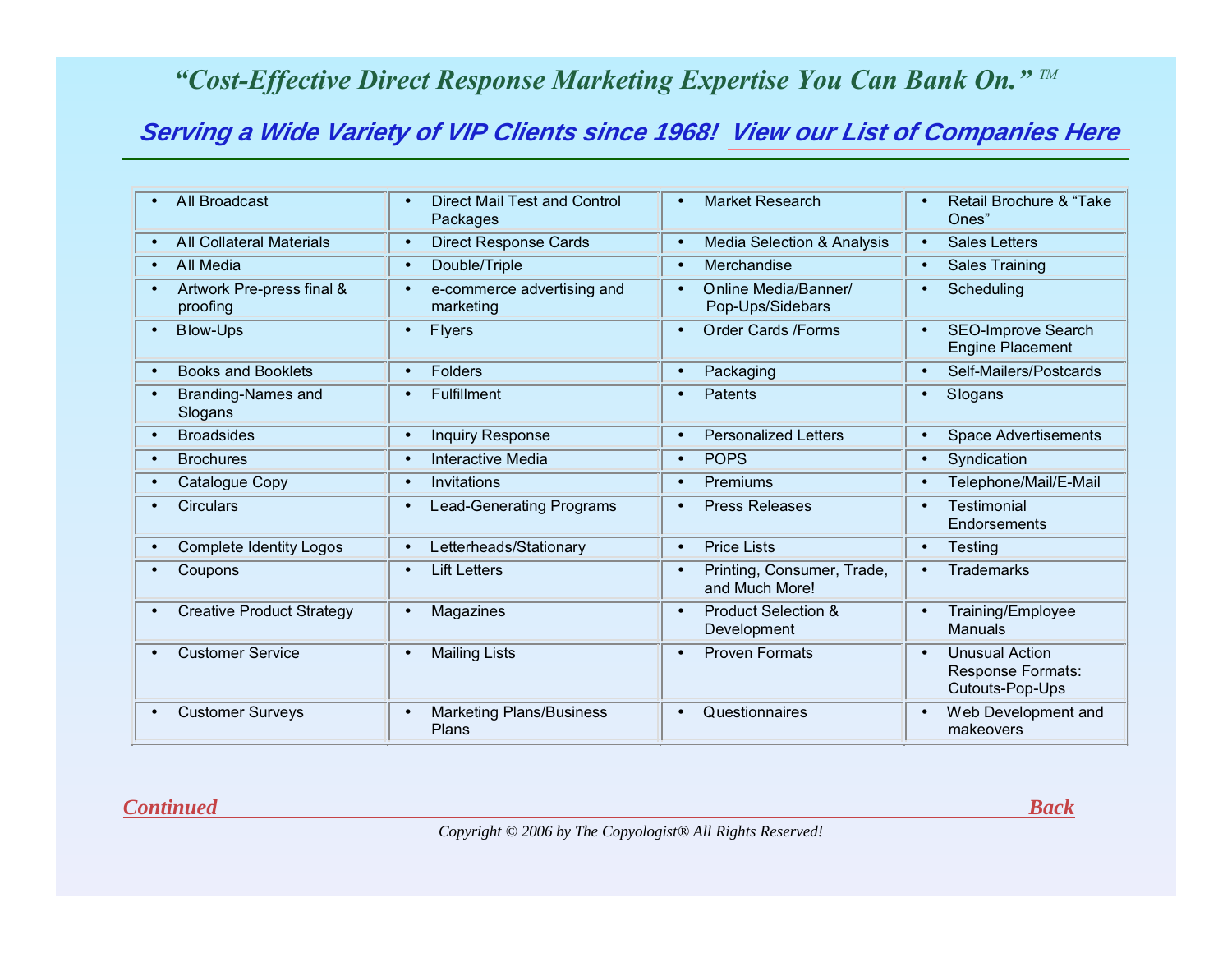<span id="page-4-0"></span>*Direct Response Advertising* - *e-Commerce & Marketing* - *Mail-Order* - *Lead Generation* - *Sales Conversion*

**•** Targeted, Guaranteed Public Relations Placement • Printing • Internet- Direct Marketing Campaigns **Linick Building Seven Putter Lane P.O. Box 102 Middle Island, NY 11953-0102 USA. Phone 631.924.3888 Fax 631.924.3890 email: LinickGrp@att.net**

**For over 37 years we have offered our client/friends a 100% Moneyback Guarantee on Consulting Services on our:**

# **Integrated Marketing Communications**

## **Strategic Planning, Creative Strategy, Copy Critique**

In today's economy, it pays to make every marketing communication count. Does yours?

From time to time, you've probably felt the need for help in planning, creating, and implementing effective direct mail, measurable direct response advertising, and guaranteed results public relations programs. For example, maybe you need advice and/or assistance in:

✓Converting more leads to sales

- $\checkmark$  Generating more inquiries/orders from print advertising
- ✓ Determining which vertical industries or narrow target markets to pursue
- ✓ Producing effective sales brochures, catalogs, case histories, marketing literature
- ✓ Writing and placing press releases, feature stories, and other publicity materials
- ✓ Creating response-getting direct mail offers, packages, and campaigns
- ✓ Designing, writing, and producing your company newsletter
- ✓ Or solving dozens of other marketing, PR and advertising agencies' communications problems

Maybe you've felt that the usual sources of assistance—freelancers, advertising agencies, and PR—were firms not focused on solving your particular problems, lacked the specific knowledge you require, didn't understand your product or service, charged unreasonable prices, or were not interested in your project because they wanted all your business. Or perhaps you just want occasional guidance and assistance because you prefer to handle most of your marketing communications in-house.

*[Now there's a service designed especially to help you \(Continued\)](#page-5-0) [Back](#page-3-0)*

*Copyright © 2006 All Rights Reserved!*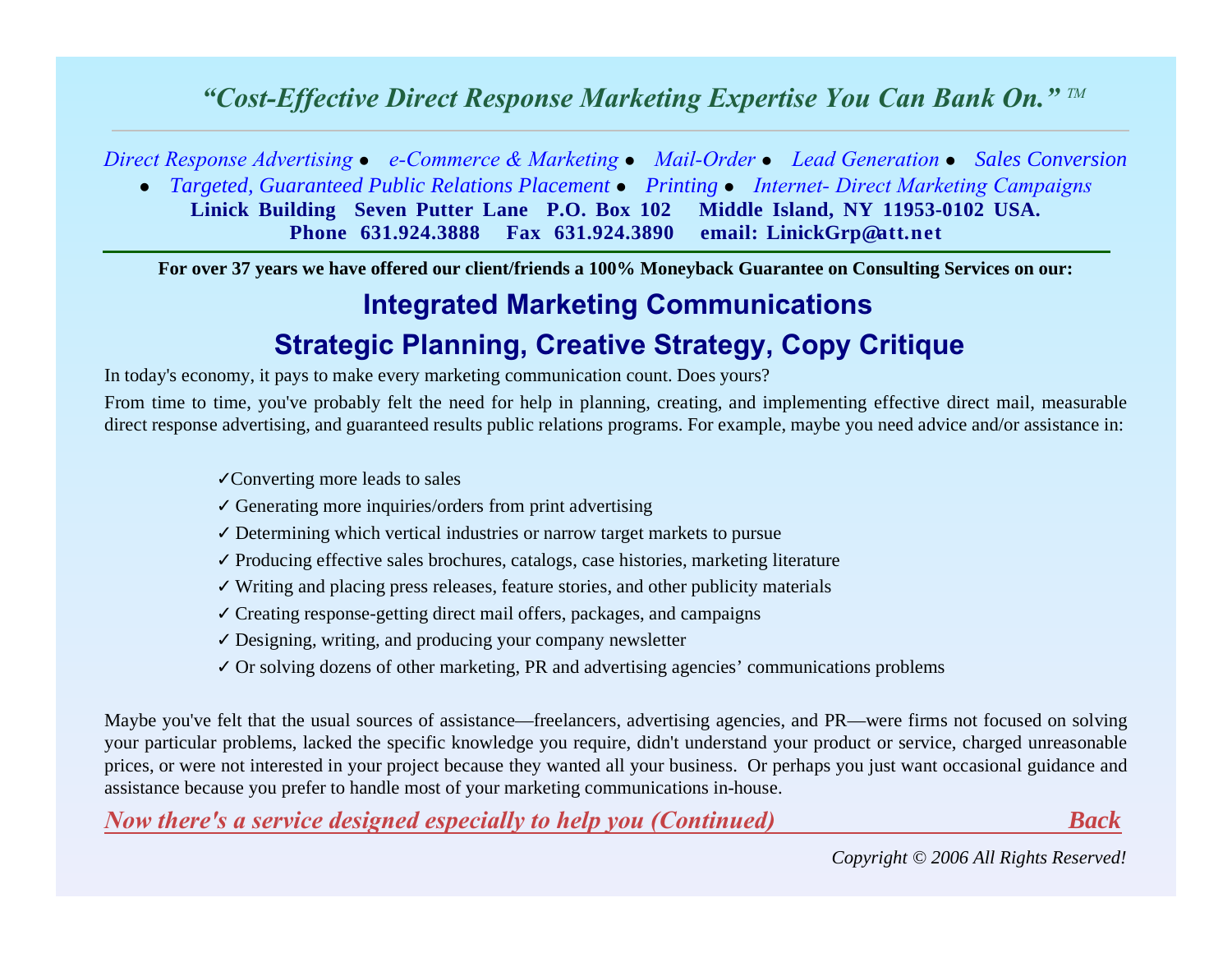**Integrated Marketing Communications Planning, Strategy, and Consultation** *by Andrew S. Linick, Ph.D., The Copyologist® Maximum Response, Visionary, Direct Marketing Strategist*

#### <span id="page-5-0"></span>**Here are some questions prospective clients typically ask us—and the answers:**

**What is the Marketing Communications Planning, Strategy, and Consultation Service?**  This is a service which assists small and medium-size firms in planning, creating, and implementing effective advertising, marketing, direct mail, publicity, and promotional programs. We act as your ongoing adviser, answering your questions, making recommendations, and providing whatever help you need to market and promote your product or service successfully.

#### **Why would an organization choose Andrew Linick's Marketing Communications Planning, Strategy, and Consultation Service over hiring a full-service agency?**

For at least three good reasons:

1) *Cost.* Most agencies won't help you unless they get your whole account and you spend at least \$250,000 to \$750,000 a year with them. We can help you solve your marketing problems within whatever reasonable budget constraints you set. Significant results can be achieved for as little as \$75,000 to \$100,000.

2) *Results.* Because our orientation is toward results, not aesthetics, many clients report an immediate increase in leads and sales after using our services. ( **[Client testimonials CLICKHERE and others are available upon request.\)](#page-8-0)**

*3) Education.* As we work together, we teach you our techniques—strategies for boosting marketing communications effectiveness—so, over time, you learn to do more and more on your own.

**How does it work?** Our service is flexible and available to you on whatever basis meets your needs. You can hire us by the project, day, hour, or on a flexible retainer basis. While we are happy to use our time in any way you like, we will always advise you on how we think you will get the best results for your budget.

**What is discussed between us?** The topics range from the general to the specific. You can ask us basic information about direct mail or any other topic you want to know more about; or we can deal with the nuts-and-bolts specifics of any

*[Continued](#page-6-0) [Back](#page-4-0)*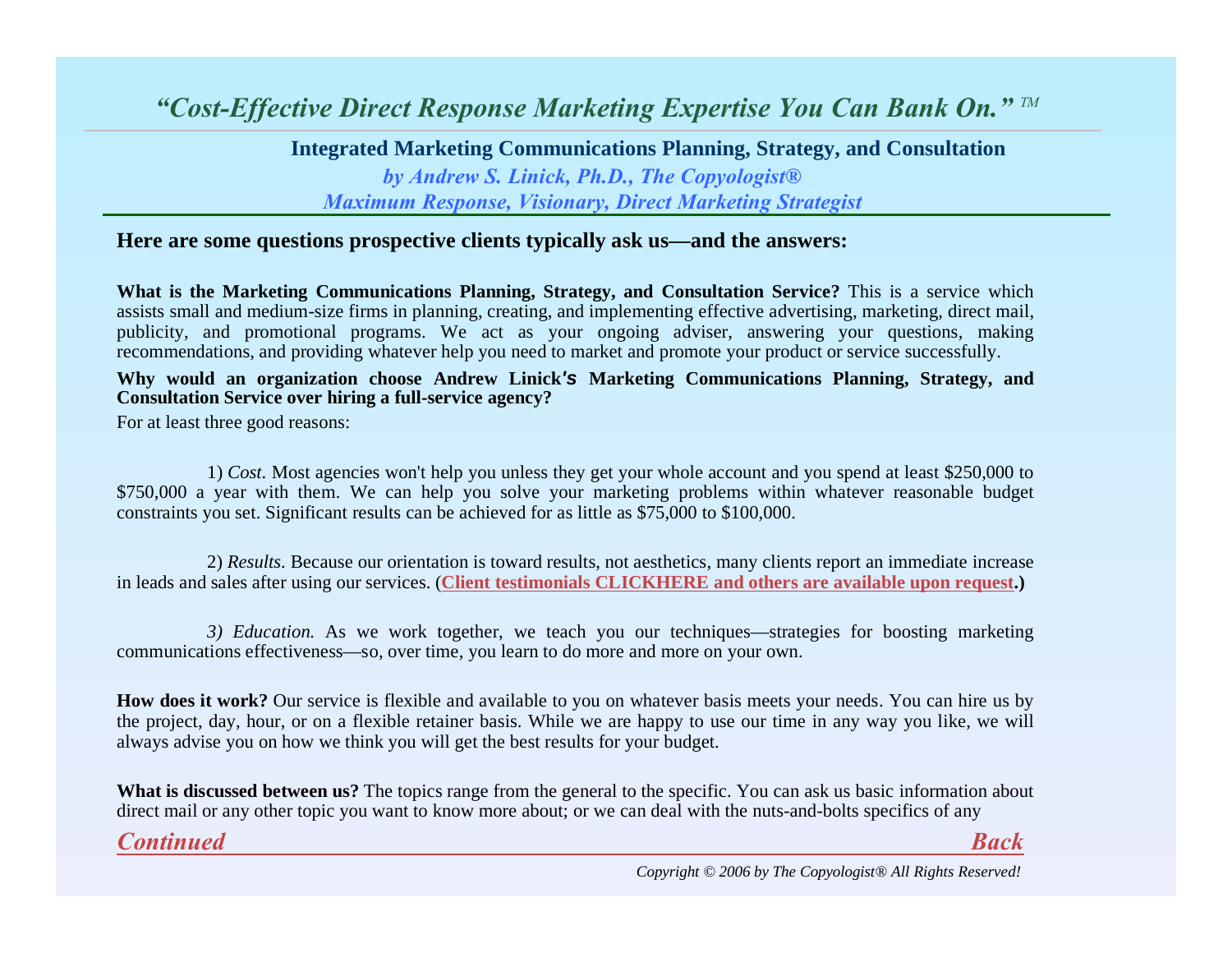## <span id="page-6-0"></span>**Dr. Linick's Integrated Marketing Communications Planning, Strategy, and Consultation Service** *"Cost-Effective Direct Response Marketing Expertise You Can Bank On." TM*

#### project you have in mind.

**How is the service rendered?** Most of our clients prefer to work by mail, phone, and fax. However, we are available to meet with you at your office or ours, and a number of our clients use a combination of face-to-face meetings and telephone conferences.

**What aspects of marketing communications are you expert in?** About 50 percent of our business is planning and writing direct mail marketing campaigns. The rest involves planning and creating a wide assortment of marketing materials and programs including print ads, brochures, feature articles, slide presentations, film and videotape scripts, press releases, newsletters, catalogs, case histories, annual reports, product guides, manuals, and speeches—in short, whatever you need to help you sell more of your products and services.

**What industries do you specialize in?** Our specialties include: Business-to-Business. Industrial. High-tech. Direct Marketing, Consumer and Financial Services. Within these broad categories, we've worked with thousands of clients in dozens of fields including: Travel, Tourism, Hospitality and Entertainment. Computers. Gourmet Food. Health. Fitness. Diet & Nutrition. Self-Improvement. Photography. Electronics. Engineering. Industrial equipment. Marine products. Software. Banking. Health Care. Publishing. Hair Replacement/Restoration. Real Estate. Financial Services. Continuity. Mail Order. Seminars. Training. Telecommunications. Consulting. E-commerce. Corporate and many other areas from **A**irlines to **Z**ippers. But that's just a sampling. If you want to know whether we have experience in your specific field, call us and we'll show you proof.

**What are some of the specific services you provide for clients?** Clients have hired us to create marketing, advertising and measurable response PR plans; review and discuss ongoing marketing activities; make recommendations on new ways to effectively market existing products and services; review and critique ads, mailings, and other marketing documents; plan and write direct mail campaigns; train in-house staff in copywriting and marketing; and simply be available to provide input, answer questions, or bounce around ideas in a brainstorming session.

**What size companies do you work with?** We work with small firms, medium-size companies, and divisions of large corporations. Our service can be tailored to the complexity of your program and the size of your budget.

*[Continued](#page-7-0) [Back](#page-5-0)*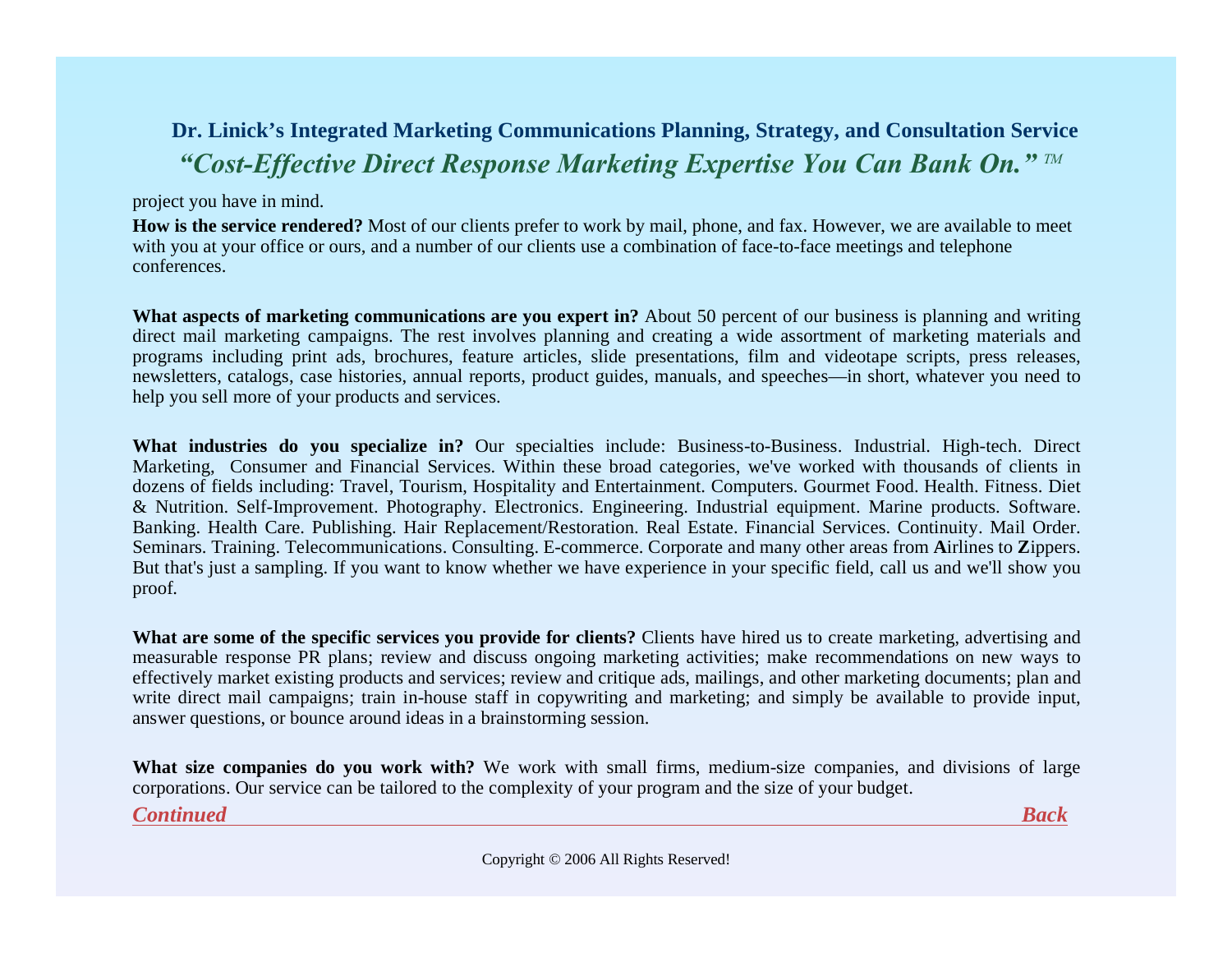<span id="page-7-0"></span>**Do you actually implement recommendations?** We are professional copywriters/marketing consultants. My creative backup team of 25,000+ experts (all members of the prestigious Copywriters Council of America aka CCA) which I founded in 1968, produce marketing strategies (unique selling offers) and write maximum-results copy that sells. We can design, print, or produce any piece and save you up to 40% too. If you want us to handle your art, production and printing as part of a package price, we'll provide these services at our trade cost. This gives you greater control, faster delivery, and eliminates costly mark-ups using outside vendors. I personally will be happy to review any work done for you by any other vendors you use (for example, many clients mail or fax rough layouts to me for comment before mechanicals are created).

**Who will handle my account?** All services are provided directly or supervised by Andrew Linick, Ph.D. Dr. Linick, The Copyologist®, is an award-winning master copywriter and consultant specializing in business-to-business and consumer direct marketing. He and Team CCA, have consulted with—and written copy for—more than 3,500 organizations including On-Line Software, Timeplex, Convergent Solutions, JMW Consultants, Associated Air Freight, Sony Corporation, Yourdon Inc., American Medical Collection Agency, Grumman, GE Solid State, Agora and Phillips Publishing, Time Warner and Philadelphia National Bank. He is the author of over two dozen books and 450 articles and confidential reports. *A client list and publications catalog are available upon request.*

**What is the cost of Andrew Linick's marketing consultation/critique services?** Clients can choose to hire The Copyologist® on an hourly, daily, retainer, or project basis. The base fee is \$1,000 per hour. Your satisfaction is guaranteed. You receive a 100% moneyback guarantee on his advice-by-phone. *No other industry expert offers this reassuring no-strings attached arrangement.*

**What's the typical fee for new clients?** Dr. Linick offers an introductory consultation for \$5,000 which includes market research and up to 3 hour review of your materials and questions, a 2 hour consultation (by phone, mail, fax or in-person), and up to 2 hour phone follow-up OR report outlining his recommendations. You get approximately 7 hours of strategic sound advice (a \$7,000 value) for a package price of \$5,000, so at about 30% off his fee schedule—this is his best value.

**Is all time billable?** No. To see whether our service is right for you, we offer a *free initial consultation* by phone for 15 minutes. Thereafter, however, time is billable at \$1,000 per hour.

**What's the next step?** Please call us at 631/924-3888 and tell us how we can be of service. You may even want to schedule your free 15-minute telephone consultation to discuss how we can solve your most pressing marketing problems. Click Here for your *FREE [Marketing Communications Audit,](#page-11-0)* too.

*[Continued](#page-8-0) [Bac](#page-6-0)k*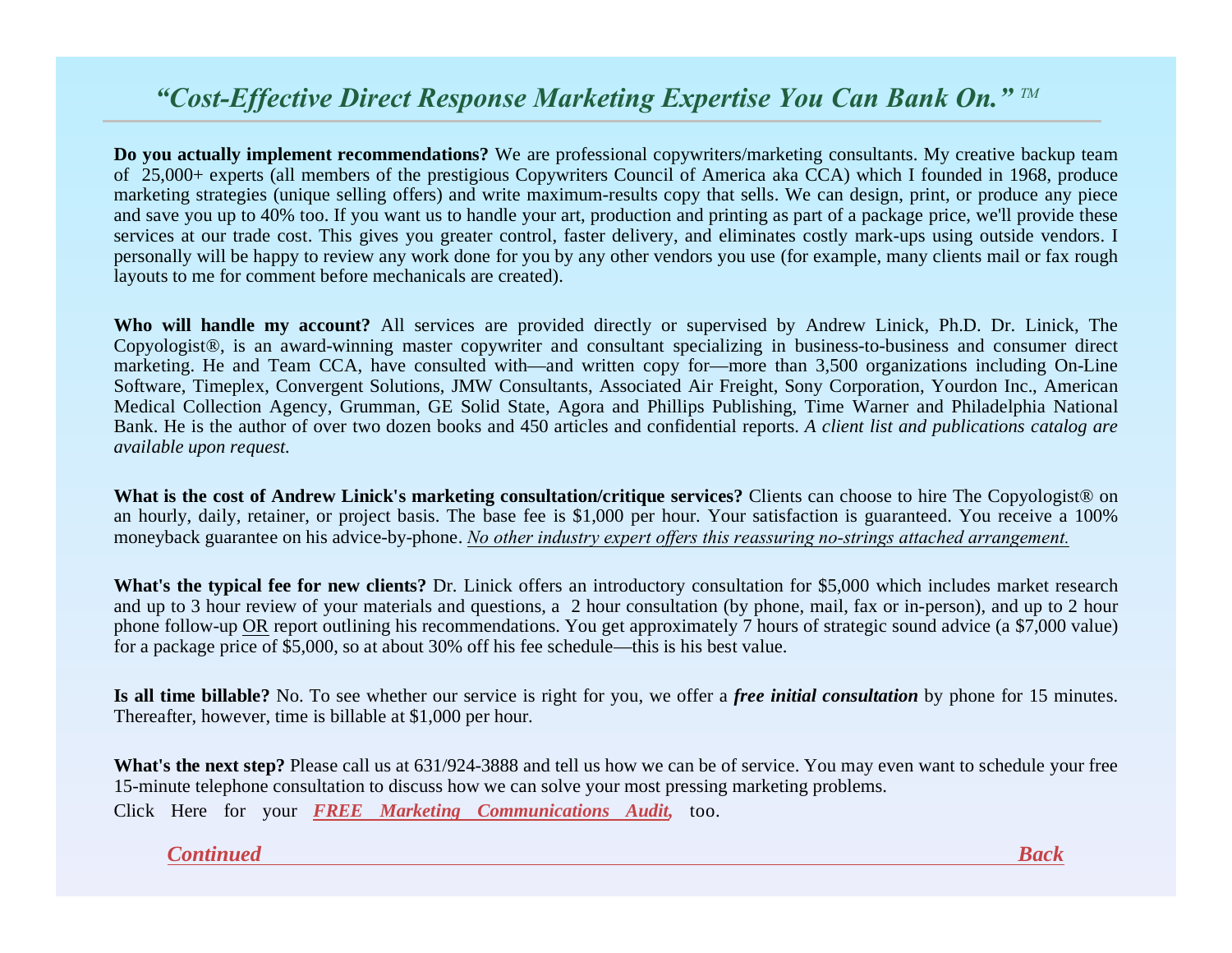<span id="page-8-0"></span>*A Few Testimonials*…**please click on [andrewlinickdirectmarketing.com](http://www.andrewlinickdirectmarketing.com) for additional success** *"Cost-Effective Direct Response Marketing Expertise You Can Bank On." TM*

**stories from our clients, and download others [HERE.](http://www.andrewlinickdirectmarketing.com/CCAsTestimonials.htm)**

"I would like to take this opportunity to thank you for your consultative assistance during the last few months. We have been working together for nearly eight months on two separate efforts, direct response mail and market research, and your marketing expertise coupled with 37 years experience has been clearly illustrated.

Specifically, I would like to complement you on key attributes listed below: Timely, accurate telephone consultation-Personalized service-Professional demeanor-Attention to detail. InfoConversion, the electronic publishing division of Grumman Data Systems, is currently pursuing an aggressive marketing plan which includes targeted direct mail and sophisticated market research. Your suggestions, guidance and willingness to work hard have been instrumental in the undertaking of these two comprehensive efforts. We look forward to the continuation of a mutually beneficial. Long term business association. Again, thanks for all your help.

#### **—DeborahSeal, InfoConversion, Marketing Manager**

"Just a brief note to let you know how much the Stop Smoking Centers appreciated your help with its advertising campaign. They have assured me the results were well worth their investments. As you know, I've been doing the sales training for the Centers. The ownerdirectors come from very diverse backgrounds, and motivating them to success has been made easier for me, through your contributions. Rest assured that I will continue to use your unique services with my accounts, as the need warrants it. Thank you once again for your splendid work".

—**Jacques Weisel, Motivational Consultant**

"As promised here's your review of performance as marketing consultant to GSS management. In the beginning of this year, we were looking for someone with vision and curiosity. Someone with courage and teaching ability—to train our personnel to act differently if change is to occur. And someone with a sense of humor to lend perspective to sometimes grim discussions. As it turned out, that someone was you.

When I needed sound advice by phone and in-person, you were always available. Your creative solutions and intelligent recommendations were right on target. You provided us with close personal attention on every project from beginning to end—something that giant consulting firms with high overheads seldom do.

We retained your expertise to provide us with an overview of our total Direct Mail and Telemarketing/Sales program. You helped us in many areas including: identifying hidden problems, creating telemarketing scripts from scratch and developing a lead generation program.

Andrew, we put your creative ideas and resourcefulness to good use. Your comprehensive investigation during our market audit left no stone unturned. As fast as you uncovered problems, your devised practical, effective solutions.

I am certain the successful implementation of both the short and long term action steps, as outlined in your final Marketing Review will ensure GSS of increased, significant growth in 1989. I look forward to working with you next year."—**Robert P. St. Germain, Grumman Systems Support Corporation**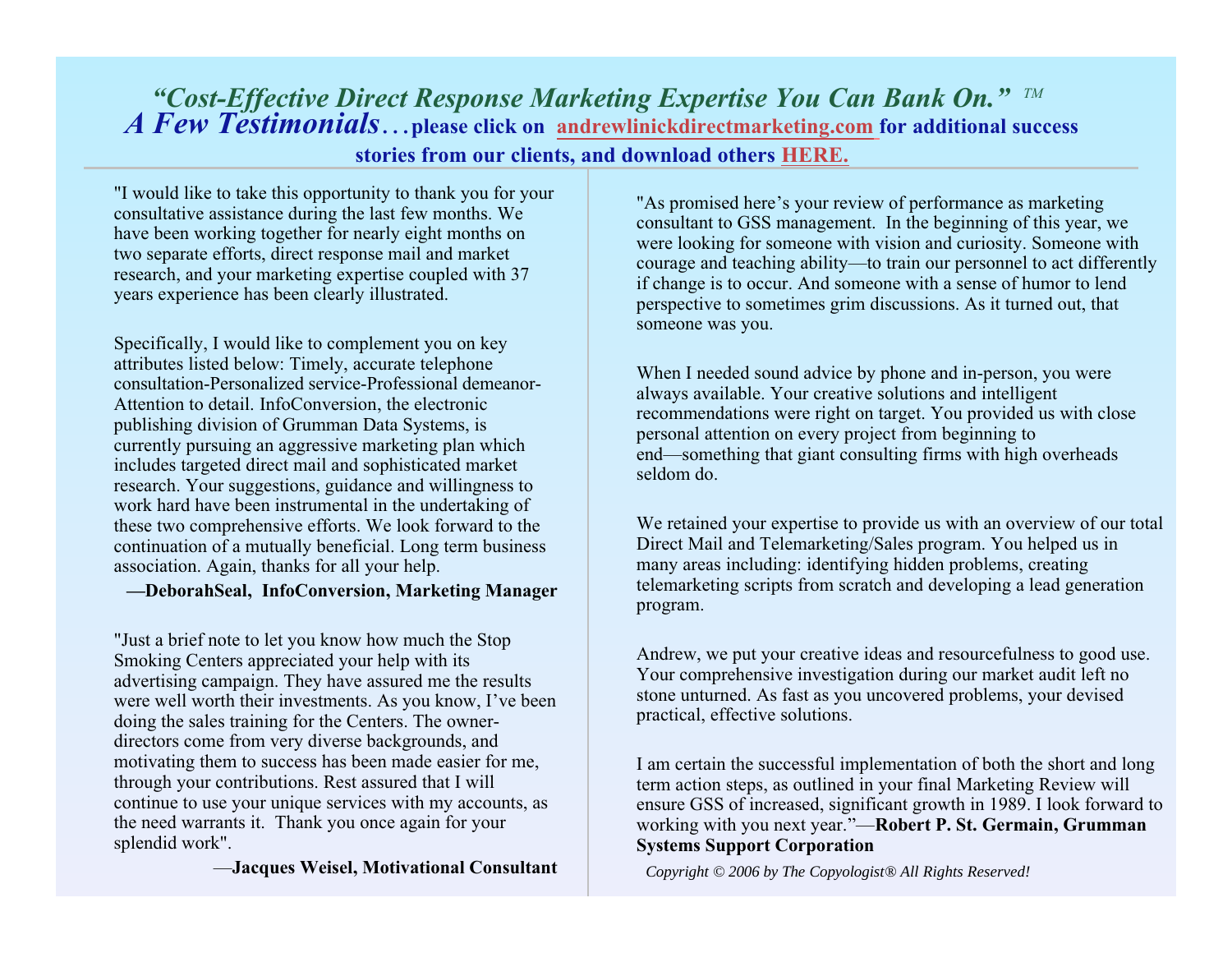## <span id="page-9-0"></span>**The Linick Group of Companies: Summary of Services Linick Building Seven Putter Lane Middle Island, NY 11953-0102 Phone: 631.924.3888 Fax: 631.924.3890 E-mail: [LinickGrp](mailto:linickgrp@att.net) @att.net**

#### *1. Professional Copywriting Referral Services and Strategic Partners*

**Copywriter's Council of America (Freelancers) div. The Linick Group, Inc.** Professional referral organization of over 25,000 freelance direct response

advertising copywriters and communications specialists experienced in over 1,450 categories in business, consumer and industrial markets. CCA matches up the best creative freelance talent within your budget®. Satisfaction guaranteed on all creative and consultative services.

#### *2. Direct Response Advertising*

**The Linick Group, Inc.** Full service direct marketing advertising agency specializing in space and direct mail, mail order and multimedia campaigns, alternate media, mailing lists, new product/service consultation by phone/fax/in-person and creative DR copywriting services

#### *3. Interactive Mail Order/Direct Marketing Agency*

**L.K. Advertising Agency div. The Linick Group, Inc.** Provide full service advertising and marketing strategies, product/offer positioning, visionary copy ideas, dynamic layout and graphic design, deep discount media placement for first-time/veteran direct marketers, generate maximum results & immediate response mail order print ads/direct mail packages for entrepreneurs and mediu m to large size firms.

#### *4. Media Buying Services 4 Less*

**Media Planners, Inc. div. The Linick Group, Inc.** Full service media buying company specializing in placing print advertising in consumer, business-to-business, and trade publications at substantial discounts. Develop print media advertising tests and full roll-out programs for first-time/seasoned mail order and direct response advertisers in over 10,450 media outlets including magazines, newspapers, FSI's, alternate media, radio, cable/TV, Internet— websites/search engines and newsgroups. Call for *Free Media List* and *Rate Request Form*.

*[Continued](#page-11-0) [Back](#page-8-0)*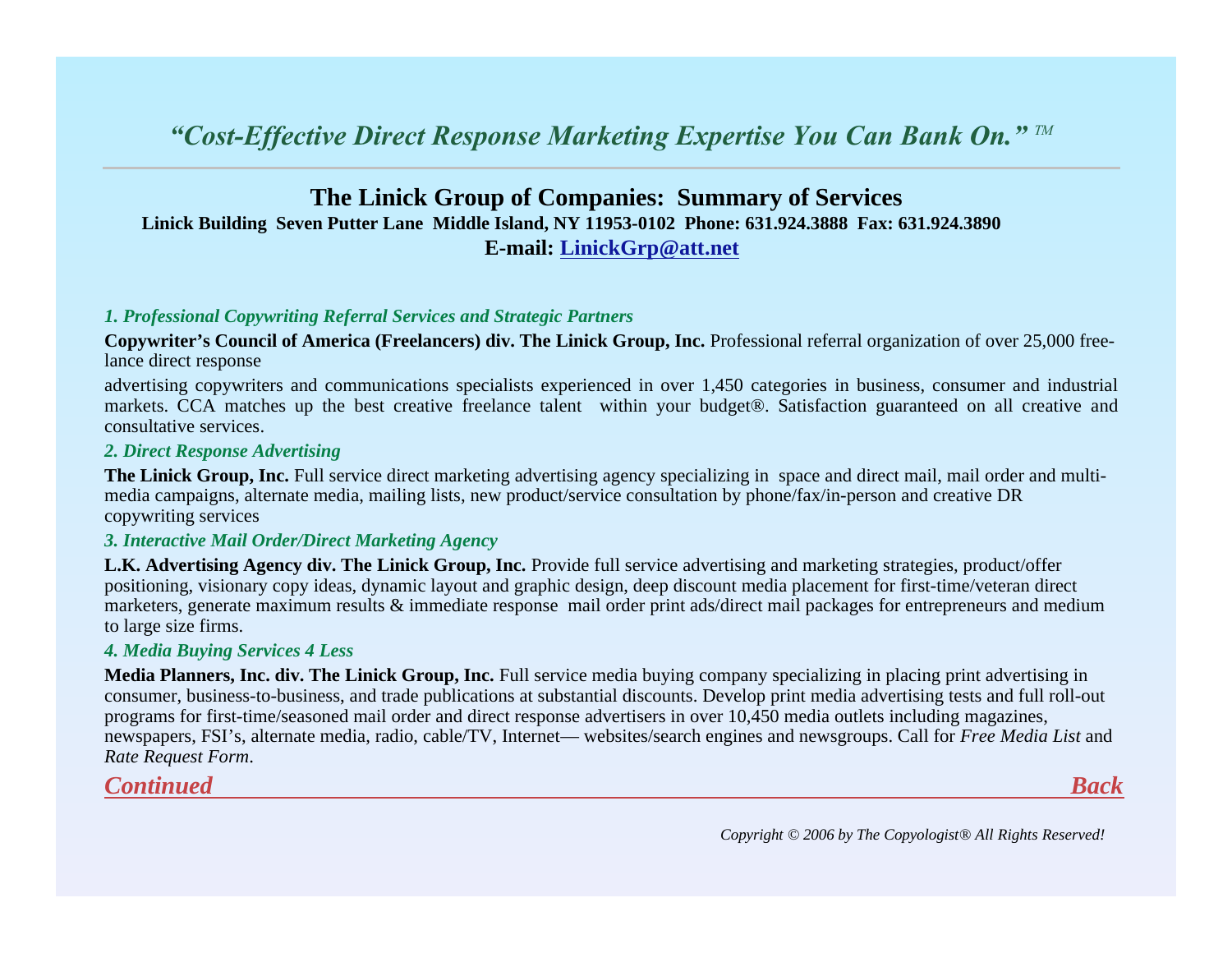## **The Linick Group of Companies: Summary of Services Linick Building Seven Putter Lane Middle Island, NY 11953-0102 Phone: 631.924.3888 Fax: 631.924.3890 E-mail: LinickGrp@att.net**

#### *5. Mailing Lists-Direct Response Specialists*

**L.K. Lists, div. The Linick Group, Inc.** Providers of list brokerage, management and consulting services to magazine, book and newsletter publishers, financial and mail order companies, business-to-business companies for 38 years. Consulting services include in-depth list & market analysis, psycho-graphic/lifestyle targeting, response analysis and forecasting for medium to high-volume mailers.

#### *6. Targeted Public Relations*

**Blitz Media-Direct div. The Linick Group, Inc.** Communications services for advertising agencies, publishers,and authors, business owners and firms needing free publicity for products/services using Measurable Response Public Relations™ on a guaranteed placement basis. Call for Free Idea Chart: *How to get thousands of dollars of free publicity for your product, service, organization, or idea.*

#### *7. Advertising, Publishing, Mail-Order Consultation*

**Andrew S. Linick, Ph.D.—The Copyologist®** Strategy, planning, visionary ideas, new business product development and sound, cost-effective advice on a 100% moneyback guarantee. Call for Free insider's report on *How to test your product/service for under \$5,000.*

#### *8. Direct Mail Production*

**L. K. Graphics Div. Linick Group, Inc.** Digital pre-press creative services/typesetting/design, web design and laser personalization from ads through pre-printed response mail express envelopes.

#### *9. Book Promotion and Marketing Information Products Adviceline*

**The Author's, Writer's, Book Publisher's Advice-Line™** Innovative, cost-saving, money-producing, sound advice by phone on a 100% moneyback guarantee. Adviceline for first-time authors, seasoned writers, self-publishers, university and independent presses producing, marketing, distributing and selling books and all other information products/services.

#### **SOMETHING FOR EVERYONE!** *Continued Back*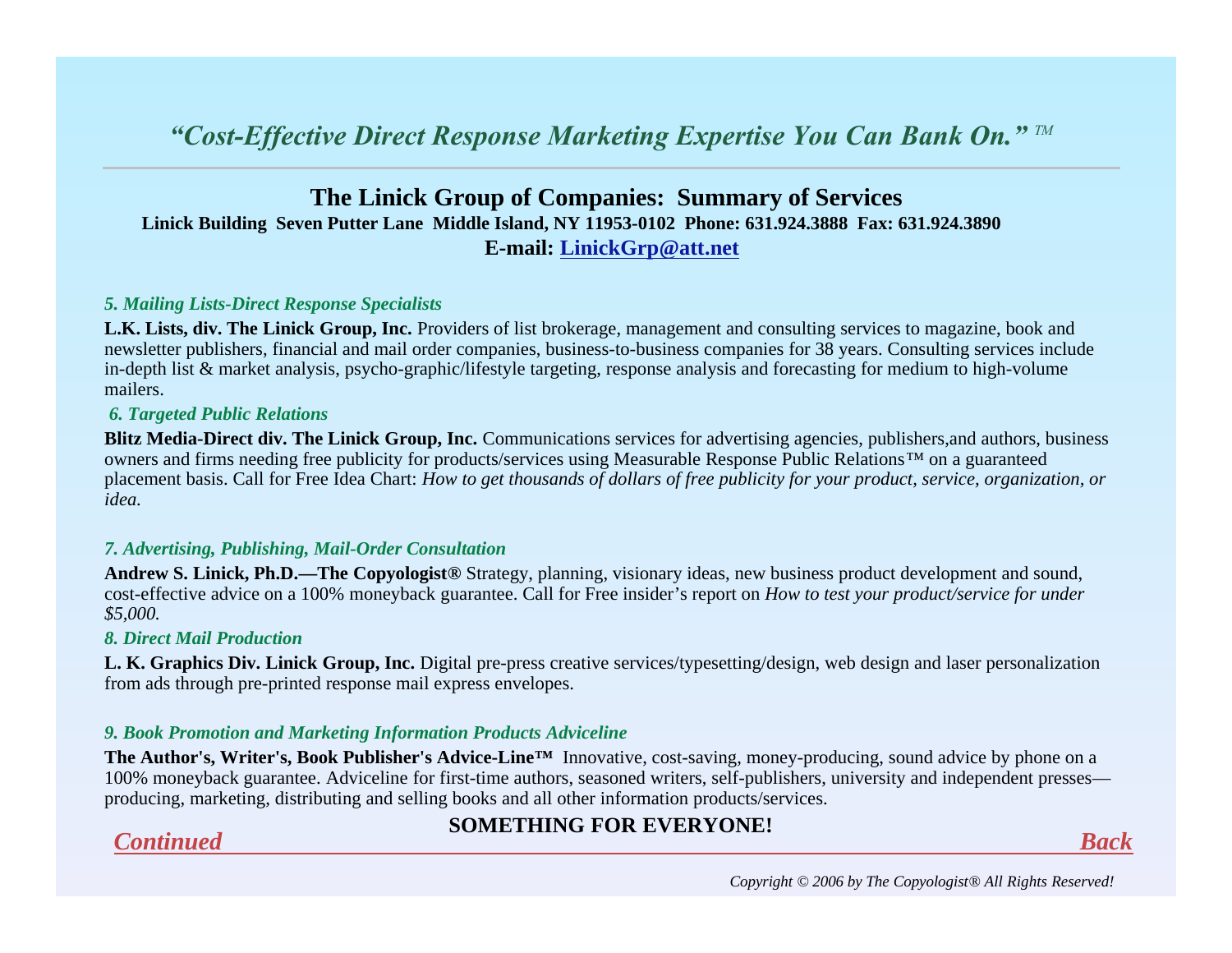## <span id="page-11-0"></span>**Marketing Communications Audit™**  *For A Free No-Cost Analysis—Mail Or Fax This Two Page Audit Form Today.*

The Linick Group, Inc. • 7 Putter Lane, PO Box 102 • Middle Island, NY 11953-0102 Telephone: 631.924.3888

In today's business arena, it pays to make every marketing communication count.

This simple two page audit is designed to help you identify your most pressing marketing communications challenges—and to find ways to solve problems, communicate with your target markets more profitably, and get better results from every dollar spent on advertising, free publicity and targeted sales promotion.

#### **Identify Your Areas of Need**

| Check off all items that are of concern to you right now: |                                                                                                                 |   |                                                                                                                                          |  |  |  |  |
|-----------------------------------------------------------|-----------------------------------------------------------------------------------------------------------------|---|------------------------------------------------------------------------------------------------------------------------------------------|--|--|--|--|
| ⊔                                                         | Develop a PR, marketing or advertising plan<br>that minimizes expenses $&$ maximizes ROI                        |   | Create an effective company or capabilities<br>brochure to boost sales and profits                                                       |  |  |  |  |
| ❏                                                         | Generate more qualified inquiries/orders from<br>our direct response print advertising campaign                 | u | Develop selling strategies for responding to<br>and following up on inquiries/orders                                                     |  |  |  |  |
| ❏                                                         | Make print ads and classified ads more persuasive<br>with profitable testing benefit 'killer' headlines         | ⊔ | Create effective inquiry fulfillment packages                                                                                            |  |  |  |  |
| ❏                                                         | Help determine which vertical media or narrow<br>target markets to pursue for instant revenue                   | ❏ | Produce and use a video/audio tape to<br>promote our product or service                                                                  |  |  |  |  |
| ❏                                                         | Effectively market and promote our<br>product or service on a limited advertising<br>budget to target audiences |   | Write and publish a book, booklet, or<br>how-to special report to promote our com-<br>pany or products to get prospects to call          |  |  |  |  |
| ❏                                                         | Produce effective sales brochures, catalogs,<br>other marketing literature to sell more products                | ч | Choose the correct premium or advertising<br>specialty as a customer giveaway for referrals                                              |  |  |  |  |
| ❏                                                         | Get good case histories, user stories written<br>and published for maximum exposure $\&$ income                 | u | Get reviews and critiques of existing or<br>in-progress copy for ads, mailings, brochures,<br>and other promotions for increased profits |  |  |  |  |
| ❏                                                         | Get articles by company personnel written<br>and published in industry trade journals                           | ⊔ | How to promote our product or service using<br>free or paid seminars to get faster sales                                                 |  |  |  |  |
| ❏                                                         |                                                                                                                 |   |                                                                                                                                          |  |  |  |  |
|                                                           | Get editors to write about our company,<br>product, or activities to increase visibility                        |   | Market product(s) or organization by having<br>our people speak or present papers at conven-                                             |  |  |  |  |
| ❏                                                         | Get more editors to run our press releases                                                                      |   | tions, trade shows, meetings, and other<br>industry events                                                                               |  |  |  |  |
| ❏                                                         | Plan and implement a direct mail                                                                                |   |                                                                                                                                          |  |  |  |  |
|                                                           | campaign or program                                                                                             |   | Train our staff with an in-house seminar in:                                                                                             |  |  |  |  |
| □                                                         | Dramatically boost direct mail response rates                                                                   | ⊔ | (indicate topic)<br>Learn proven strategies and irresistible offers                                                                      |  |  |  |  |
|                                                           | Generate low-cost but qualified leads<br>using postcard decks or self mailers                                   |   | for marketing our product/service(s), getting<br>people to respond or buy immediately                                                    |  |  |  |  |
| ⊔                                                         | Make all our marketing communications<br>more responsive and ROI accountable                                    | ⊔ | Other (describe): <u>contained</u>                                                                                                       |  |  |  |  |
| ❏                                                         | Design, write, and produce a company<br>newsletter to get prospects/customers to call                           |   |                                                                                                                                          |  |  |  |  |